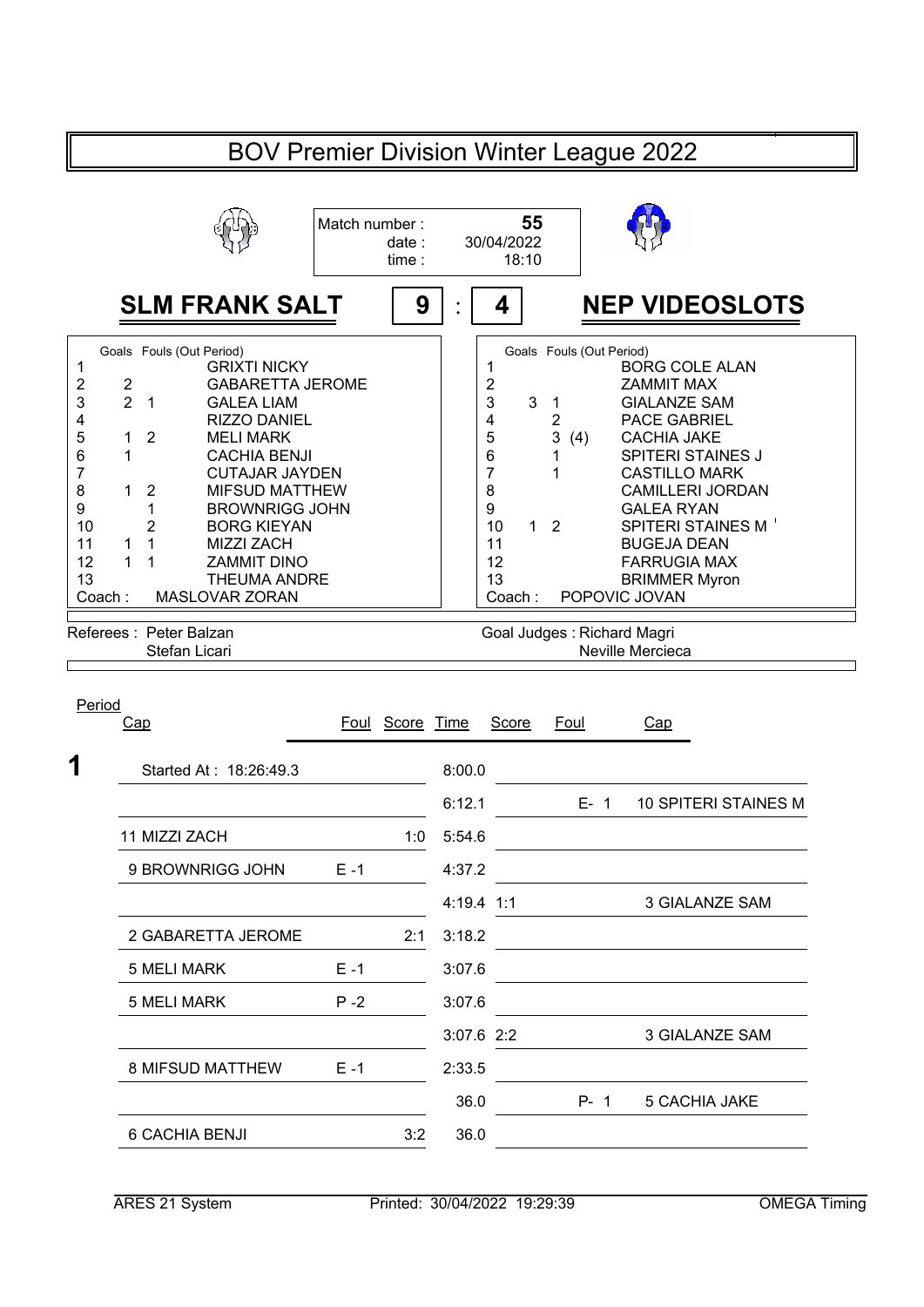| Cap                     |         | Foul Score Time |            | Score          | <b>Foul</b> |         | Cap                                                                                                                   |
|-------------------------|---------|-----------------|------------|----------------|-------------|---------|-----------------------------------------------------------------------------------------------------------------------|
| <b>12 ZAMMIT DINO</b>   |         | 4:2             | 11.1       |                |             |         | <u> 1980 - Johann Barbara, martxa alemaniar a</u>                                                                     |
| Ended At: 18:40:31.6    |         |                 | 0.0        |                |             |         |                                                                                                                       |
| Started At: 18:43:01.7  |         |                 | 8:00.0     |                |             |         | the control of the control of the control of the control of the control of the control of                             |
| <b>8 MIFSUD MATTHEW</b> | $E - 2$ |                 | 7:05.0     |                |             |         |                                                                                                                       |
|                         |         |                 | 6:53.3 4:3 |                |             |         | <b>10 SPITERI STAINES M</b>                                                                                           |
|                         |         |                 | 4:05.1     |                |             | $P - 1$ | 3 GIALANZE SAM                                                                                                        |
|                         |         |                 |            | 1:27.6 TIMEOUT |             |         |                                                                                                                       |
| 10 BORG KIEYAN          | $E - 1$ |                 | 1:10.0     |                |             |         | <u>and the state of the state of the state of the state of the state of the state of the state of the state of th</u> |
| Ended At: 18:54:48.6    |         |                 | 0.0        |                |             |         |                                                                                                                       |
| Started At: 18:58:34.9  |         |                 | 8:00.0     |                |             |         |                                                                                                                       |
|                         |         |                 | 7:14.4     |                |             | $E-2$   | 5 CACHIA JAKE                                                                                                         |
| <b>5 MELI MARK</b>      |         | 5:3             | 7:00.0     |                |             |         |                                                                                                                       |
|                         |         |                 | 5:28.5     |                |             | $E - 1$ | 4 PACE GABRIEL                                                                                                        |
|                         |         |                 | 2:26.0     |                |             | $E - 2$ | <b>10 SPITERI STAINES M</b>                                                                                           |
|                         |         | <b>TIMEOUT</b>  | 2:26.0     |                |             |         |                                                                                                                       |
| 2 GABARETTA JEROME      |         | 6:3             | 2:07.2     |                |             |         |                                                                                                                       |
| 11 MIZZI ZACH           | $E - 1$ |                 | 1:33.5     |                |             |         |                                                                                                                       |
|                         |         |                 | 1:33.5     |                |             |         | E- 2 4 PACE GABRIEL                                                                                                   |
|                         |         |                 | 1:28.6     |                |             | $E - 1$ | 7 CASTILLO MARK                                                                                                       |
| 12 ZAMMIT DINO          | $E - 1$ |                 | 18.0       |                |             |         |                                                                                                                       |
| Ended At: 19:11:06.8    |         |                 | 0.0        |                |             |         |                                                                                                                       |
| Started At: 19:14:04.5  |         |                 | 8:00.0     |                |             |         |                                                                                                                       |
| 3 GALEA LIAM            |         | 7:3             | 7:18.8     |                |             |         |                                                                                                                       |
|                         |         |                 | 5:07.7     |                |             | $E-1$   | <b>6 SPITERI STAINES J</b>                                                                                            |
| 3 GALEA LIAM            |         | 8:3             | 4:57.0     |                |             |         |                                                                                                                       |
|                         |         |                 | 4:22.6     |                |             | $E - 3$ | 5 CACHIA JAKE                                                                                                         |